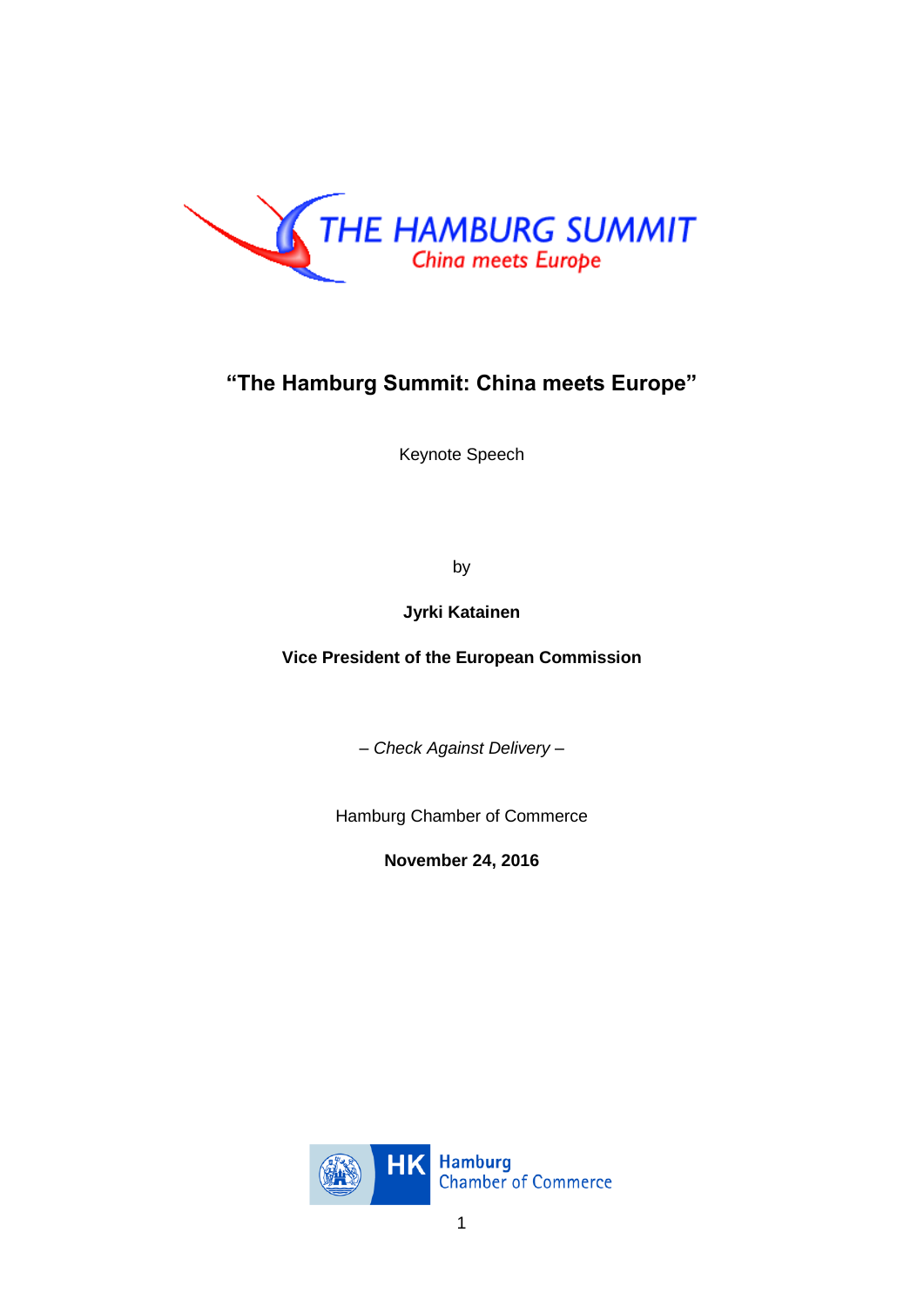Madame Vice Premier, Minister Steinmeier, First Mayor,

Today, on the other side of the Atlantic, our American friends are celebrating 'Thanksgiving'. Here in Europe we also have a lot to be thankful for.

Mr Steinmeier, you have been a great Ambassador for your country as Foreign Minister and we all wish you well in your future role. Vice Premier Liu, welcome to you and to our Chinese friends here today. Thank you for being with us today. And Mayor Scholz, thank you for welcoming us to this historic city.

The riches of Hamburg have been built on trade. Well over one hundred million tonnes of goods pass through this port every year. The links that trade creates build stronger communities – regional, national and global. These links in turn foster collaboration – on education, research, cultural and social exchange. All these are part of what makes Hamburg the vibrant, outward-looking city it is today. Trade – in goods, services and ideas - can lay the foundations for stronger and more meaningful relationships.To give just one example, the close collaborations built on the foundation of Baltic trade over centuries can now be seen in the Baltic Science Network, or the collaboration on architecture and urban planning between Hamburg HafenCity University and Aalto University in Helsinki. The Hanseatic League was a concept ahead of its time – an ambitious network of collaboration through trade stretching across the Baltic and into the North Sea. As the world's largest trading bloc, the EU is taking forward the legacy of the Hanseatic League, seeking to build those relationships not just between cities and nations but also between communities and cultures on the global scale. We are committed to an ambitious, robust and rules-based free trade agenda. Rules are the way to govern globalisation. This is in the bones, the DNA of the European Union. Our relationships and agreements with trade partners must be fair, balanced and inclusive. And one of the relationships we are very keen to grow is our relationship with China.

China is an important partner for us – bilaterally, and on the global stage. This was clearly seen in China's successful G20 Presidency which made important progress. Madame Liu, we congratulate your Government's role in shaping the agenda and welcomed your focus on an innovative, invigorated, interconnected and inclusive world economy. This is a goal we share. You have raised the bar for the next Presidency, Germany, who will take over next week for the year to come and who will host the next summit here in Hamburg. China is looking outwards, with ambitious initiatives like One Belt, One Road. This is an enormous commitment to strengthen connectivity across Asia and into Europe. We are standing here in Hamburg, at the end of what will be one continuous interconnected belt stretching halfway around the world, shadowing and eclipsing the old 'Silk Road'.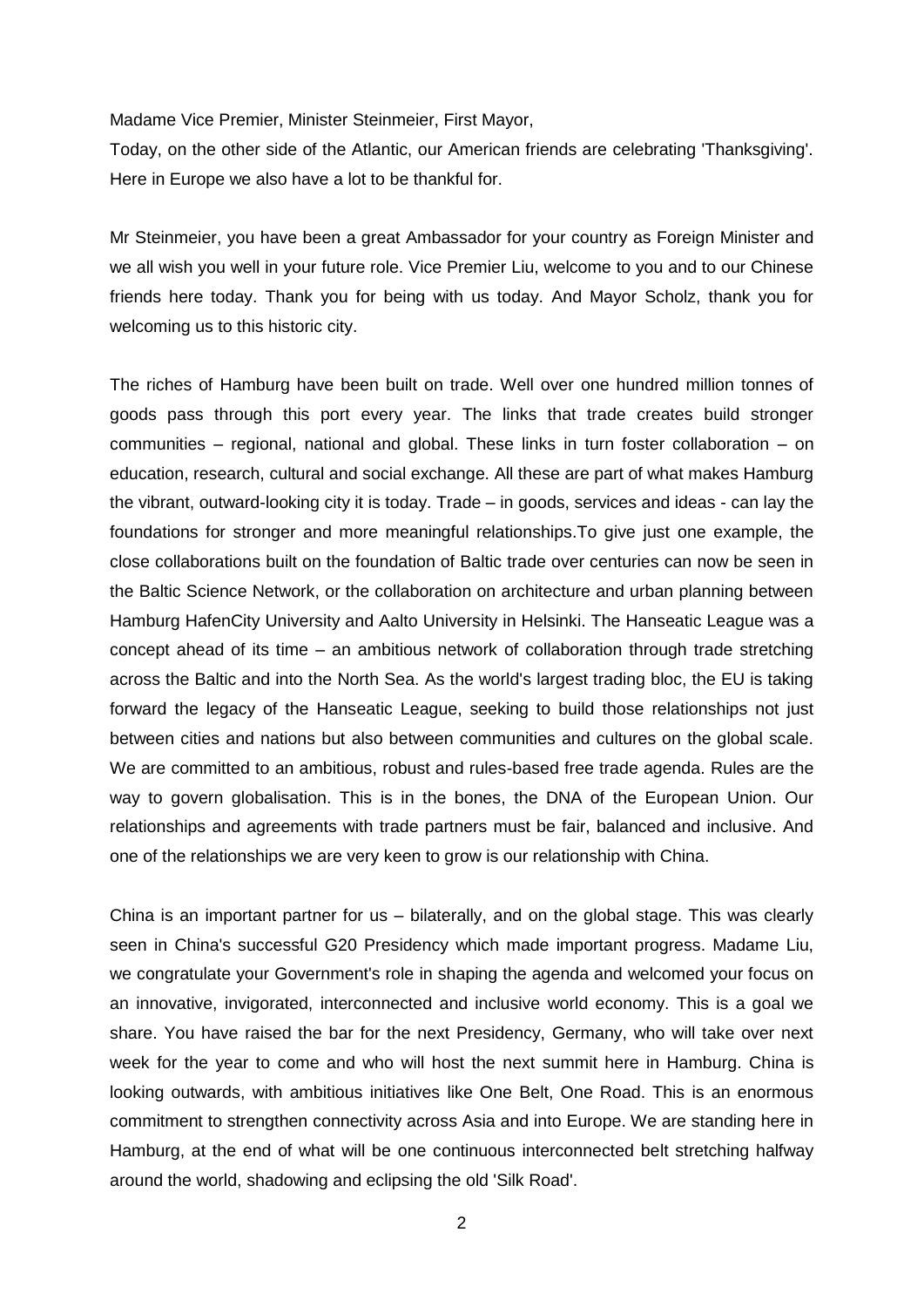Many years ago, China built a very famous wall  $-$  to keep out barbarians. But in the 21<sup>st</sup> century, China is building roads – land roads, sea roads and digital roads – connections that bring us together. I recently co-chaired with your colleague Vice Premier Ma Kai the EU-China High-Level Economic Dialogue in Brussels. We strongly value these opportunities to have an open and frank exchange, and together to seek collaborative, win-win outcomes. True friendship means honesty – sometimes we disagree, but we listen to each other and we find a way forwards. So I am here to speak but also to listen.

We highly value our economic relationship with China. We are already doing a lot together. We want our relationship to grow stronger. And not just in economic terms, but the broader collaboration that follows trade. In research and innovation, in science and technology, in education and exchange of ideas, in culture – we are two ancient civilisations with very different histories. There is much we can learn from one another. Mme Liu, your work on the People 2 People programme is just one example of how we can use our relationships at global level to bring people together at an individual level – changing lives, exchanging ideas and driving innovation. The big picture is very positive. We want to celebrate what we have already achieved, and what is working well.

Now we must turn our attention to the specific challenges. We want to work together to tackle those issues where we disagree, in the spirit of mutual respect and understanding. Here I will touch on two key areas for us, trade and investment.

For both the EU and Chinese economies, investment is critical for unlocking jobs and growth. Chinese investment in the EU could reach over 28 billion EUR this year, and we welcome that. It reflects both the underlying strength of the EU economy and contributes to our further development. We want to ensure that our investment relationship is mutual and reciprocal. We want to do more but EU investment in China is now flat-lining. By some measures it is now at a seven year low. This is bad for both sides. This is why we need a comprehensive agreement on investment, to allow us both to invest in each other with confidence. After twenty rounds of negotiations it is time to move towards an exchange of market access offers – we hope in Spring next year. This also means, of course, providing confidence and clarity for Chinese investors in Europe who are coming in greater numbers. We have seen some sensitivities around individual business deals. A comprehensive and balanced agreement can offer enormous benefits to both of us.

The same is true of our trade. China and the EU trade more than  $\epsilon$ 1.4bn in goods alone every day. Some of that is being unloaded as we speak just a few kilometres from here at the